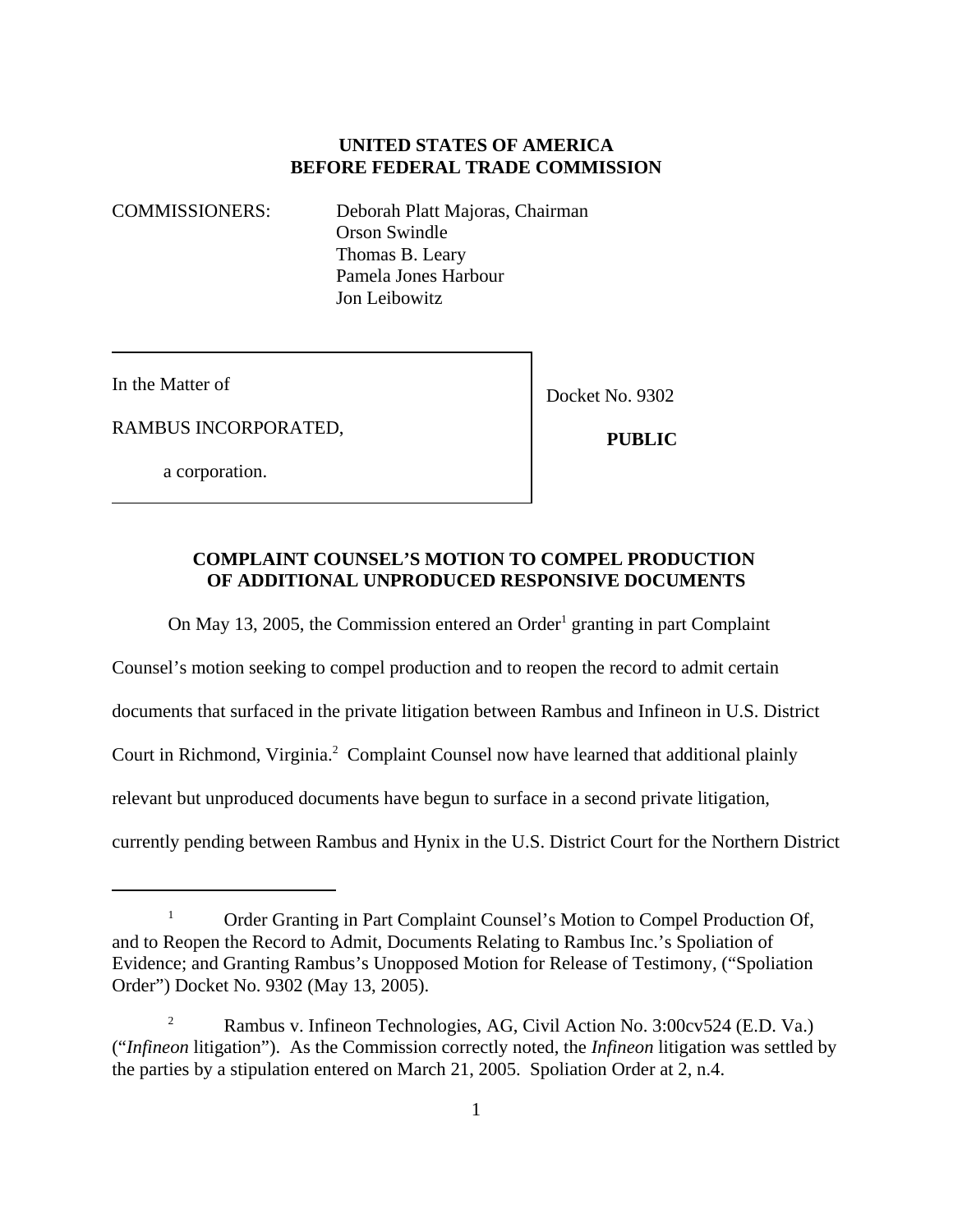of California.<sup>3</sup> Complaint Counsel file this motion seeking to extend the provisions of the Commission's May 13, 2005 Order to the relevant but unproduced documents surfacing in both of these private cases, and to adjust the timing of the procedure contemplated by the May 13 Spoliation Order to accommodate the orderly admission of selected documents from the materials that are surfacing belatedly from Rambus.<sup>4</sup>

### **I. There Are Additional Unproduced Rambus Documents Beyond the Scope of the Commission's May 13 Spoliation Order.**

By now it is clear that Rambus destroyed a large quantity of documents prior to filing its patent cases against the DRAM manufacturers. Despite the absence of so many of its documents, Rambus has repeatedly argued that all of the important documents have been produced. For example, there was the following exchange at the oral argument before the Commission in December 2004:

> [Commissioner Harbour:] Then it is Rambus' position that it did not destroy any documents pertaining to, for example, the scope of Rambus' patent claims and their relationship to

<sup>&</sup>lt;sup>3</sup> Hynix Semiconductor, Inc. V. Rambus, Inc., Case No. CV 00-20905 RMW (N.D. CA) ("*Hynix* litigation"). Like the *Infineon* litigation, the *Hynix* litigation involves, *inter alia*, patent infringement claims against DRAM manufacturers including Hynix with respect to production of JEDEC-compliant DRAM devices and counterclaims against Rambus based on its conduct within JEDEC.

<sup>&</sup>lt;sup>4</sup> By "unproduced document" Complaint Counsel refers to all documents that Rambus has produced or will produce in its litigation with the DRAM manufacturers but which, despite being responsive to a Complaint Counsel document request, were never produced in this action. This category includes responsive documents found in the back-up tapes currently under review by Rambus as well as any responsive documents found on Rambus's computer system that were not searched during discovery in this case. In addition, the term "unproduced document" includes all documents covered by Judge Payne's March 7, 2001 Order in *Rambus v. Infineon* concerning crime-fraud, whether or not such documents were produced to Infineon in that case*.*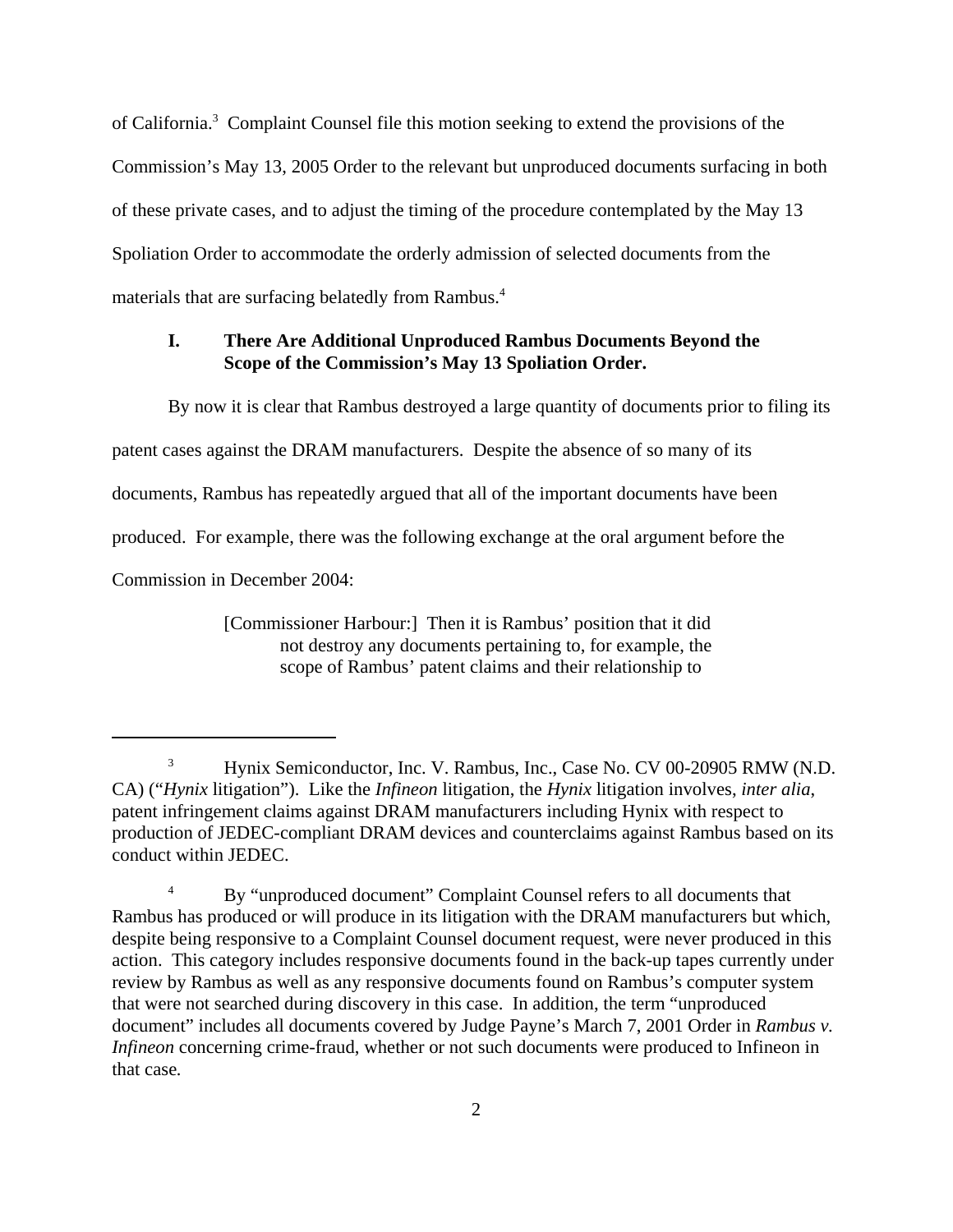JEDEC's work, Rambus' motivation for its conduct, Rambus' evaluation of alternative technologies? ...

[Rambus Counsel:] Yes to all....<sup>5</sup>

But it is clear from recent events in the *Hynix* litigation that Rambus has located new and previously unproduced documents that may contradict this assertion. As explained below, these new materials apparently contain never-before-produced documents that likely were responsive to Complaint Counsel's document requests, and that Rambus should have produced in a timely fashion. Complaint Counsel move the Commission to compel Rambus to produce the unproduced documents to Complaint Counsel for two reasons: first, it appears likely that the documents can further illuminate the harm that Rambus's document destruction caused to the Commission's fact-finding process before the ALJ, and second, some of the documents, if they are clear on their face, may be probative on important issues in this case.

This motion is prompted by events in the *Hynix* litigation over the past few months, in which Rambus has discovered a large number of computer back-up storage devices that were apparently never reviewed by Rambus in the nearly five years of discovery and litigation in the FTC case.<sup>6</sup> Rambus admits that it initially discovered a number of these back-up devices while searching for responsive documents during the discovery period in the FTC case, but that it

<sup>5</sup> *In the Matter of Rambus, Inc.,* D-9302, Oral Argument Second Session (December 9, 2004) at 161.

<sup>&</sup>lt;sup>6</sup> On May 5, 2005, Complaint Counsel informed the Commission that Rambus had discovered 1,397 back-up devices and other electronic storage media in various places throughout the Rambus offices. The number of newly discovered back-up devices has expanded in the last few weeks to 1,414 pieces of "backup media." *See* Supplemental Case Management Statement of Rambus, Inc. (May 20, 2005) at 3 (Attachment 1). Rambus apparently stored its back-up information on a range of media. For ease of discussion, the term "back-up tape" or "device" will be used to reference all of them.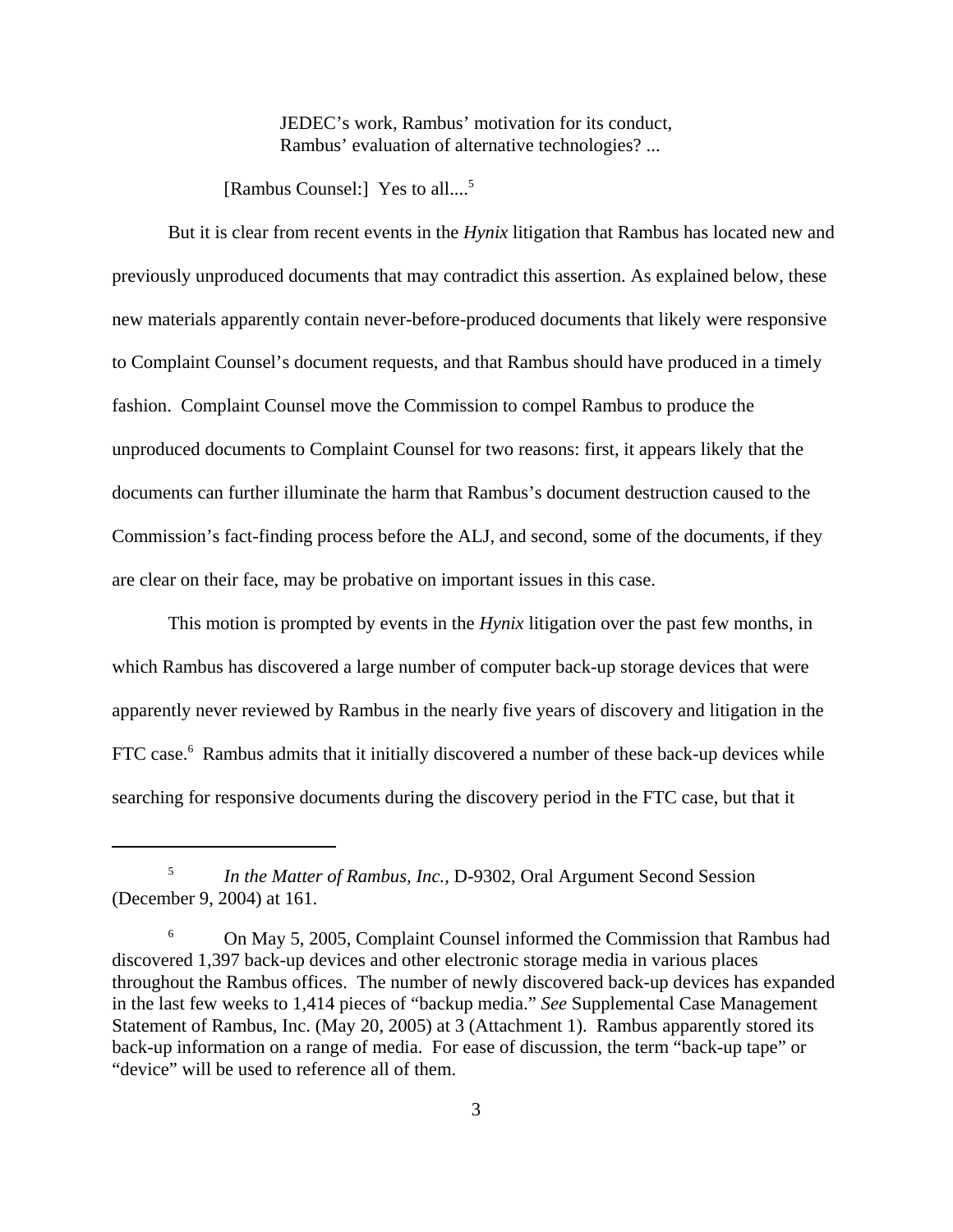failed to review their contents.<sup>7</sup> Over a thousand of the devices discovered by Rambus have been erased, are corrupted or are otherwise unreadable.<sup>8</sup> Rambus has begun to produce documents to Hynix from the remaining devices, including a series of back-up tapes that purport to contain a back-up of some part of Rambus's computer system as of May 19, 1996.<sup>9</sup> Rambus has characterized these devices as "a reasonably complete backup of the Rambus servers as of May 19, 1996."<sup>10</sup> However, it acknowledges that one of the set (Tape 9 of 20) is missing.<sup>11</sup>

In addition to these computer backup materials, Rambus recently admitted to the Hynix court (but not to Complaint Counsel) that it discovered an additional set of potentially responsive documents located on a Rambus computer server that should have been produced to Complaint

<sup>10</sup> *See* Rambus Supplemental Case Management Statement (Attachment 1) at 11.

<sup>7</sup> *See* Rambus, Inc.'s Verified Statement Re: Discovery of Backup Tapes (April 27, 2005) at 2-4 (Attachment 2).

<sup>&</sup>lt;sup>8</sup> Many of the remaining back-up storage devices are now the subject of a discovery dispute between Rambus and Hynix. Although not a subject of this Motion, Hynix has also challenged Rambus's characterization of the erased devices, and has requested that they be evaluated by an expert. *See* Hynix Supplemental Case Management Statement (May 20, 2005) at 1-2 (Attachment 3).

Rambus has apparently produced a portion of the previously unproduced documents from the back-up devices to Hynix once a week since April 15, but has so far refused to review or produce documents from devices created prior to May of 1996 or after February 2000. *See* Rambus Supplemental Case Management Statement (Attachment 1) at 11-13.

<sup>&</sup>lt;sup>11</sup> *Id.* Some of the devices discovered by Rambus are even more intriguing than the 1996 back-up tapes. Rambus has apparently found backup tapes labeled "Crisp," "Tate," "Mooring," and "Deipenbrock," apparently referring to high-level Rambus executives who figure prominently in the events at issue in the FTC case. *See* Letter from Geoffrey Yost to Carolyn Hoecker Luedtke at 1-2 (May 10, 2005) (Attachment 4). It is not clear at this point whether those tapes are among those that have been erased and, if not, whether Rambus has agreed to search them for production to Hynix.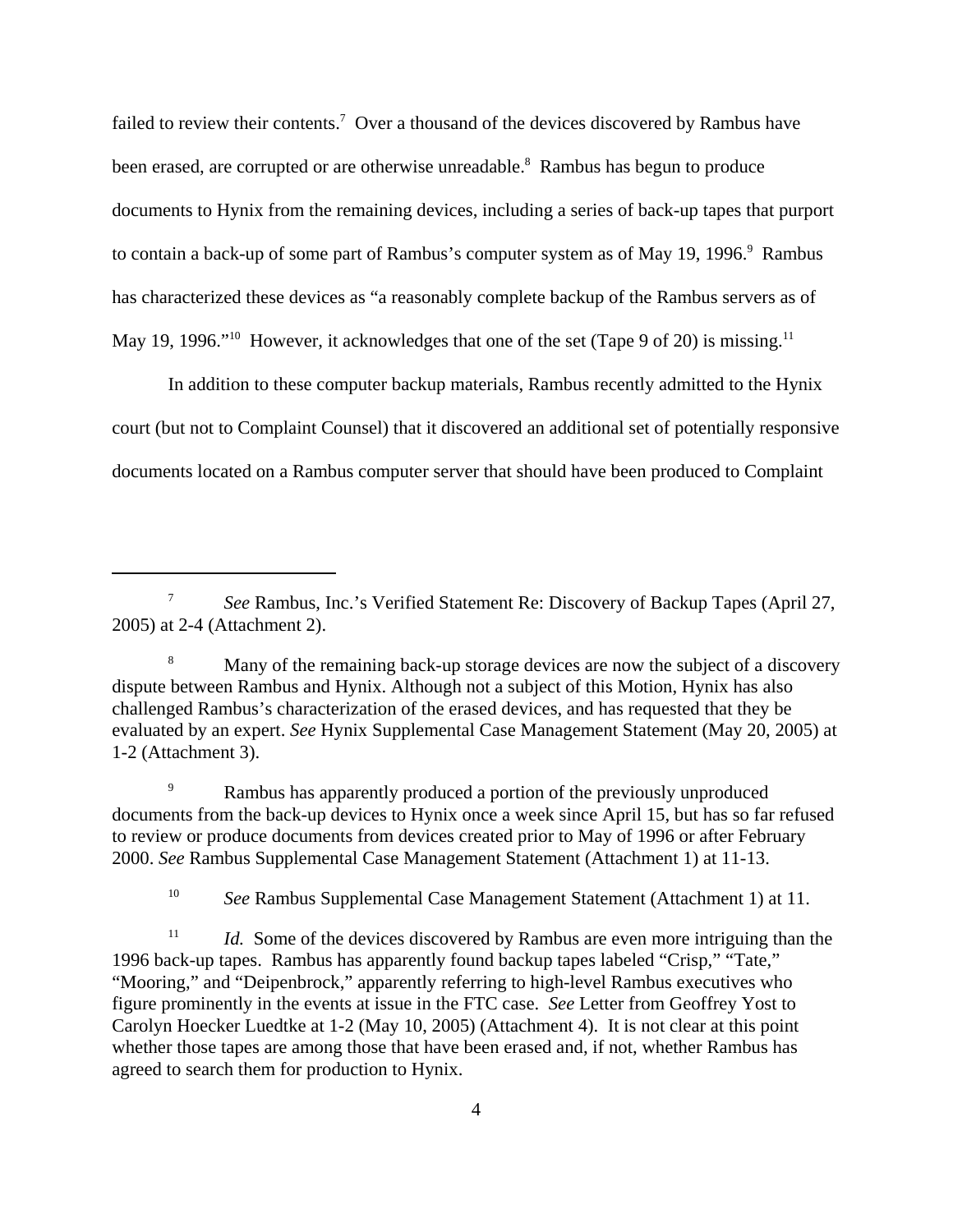Counsel during the discovery phase of the case here but which were not produced.<sup>12</sup> Rambus has agreed to produce to Hynix any responsive but non-privileged documents from the server. Complaint Counsel have asked Rambus for further information concerning these materials, but has received no response.<sup>13</sup>

Since May 4, 2005, Complaint Counsel have made three requests in writing to Rambus counsel for these previously unproduced responsive documents.<sup>14</sup> Despite the fact that Rambus has apparently already committed to produce many of the documents to Hynix, Complaint Counsel have not yet received any substantive response, orally or in writing, to their written requests.

# **II. The Recently Discovered Unproduced Documents Are Plainly Relevant to the FTC Case.**

Although Complaint Counsel have not seen the documents produced to Hynix, the potential importance of the documents is demonstrated by Rambus's privilege log for that production to date. That privilege log briefly describes thirty-seven documents found on the back-up devices.15 In the privilege log Rambus designates twenty-one of these documents that it

<sup>&</sup>lt;sup>12</sup> *See* Rambus Supplemental Case Management Statement (Attachment 1) at 13, n.11 ("A second set of documents [that it will produce to Hynix by July 29] includes documents from Rambus's server that belong to employees who left Rambus prior to 2002 document collection for the FTC proceedings and whose files on the server were not identified during that collection.").

<sup>&</sup>lt;sup>13</sup> Email Message from Patrick Roach to Gregory Stone (May 20, 2005) (Attachment 5).

<sup>&</sup>lt;sup>14</sup> *See* Letter from Geoffrey Oliver to Gregory Stone (May 17, 2005) (Attachment 6); Letter from Geoffrey Oliver to Gregory Stone (May 4, 2005) (Attachment 7); Email Message from Patrick Roach to Gregory Stone (May 20, 2005) (Attachment 5).

<sup>15</sup> *See* Rambus Privilege Log Hynix v. Rambus: Covering Removable Media Productions in April - May 6, 2005 (Attachment 8).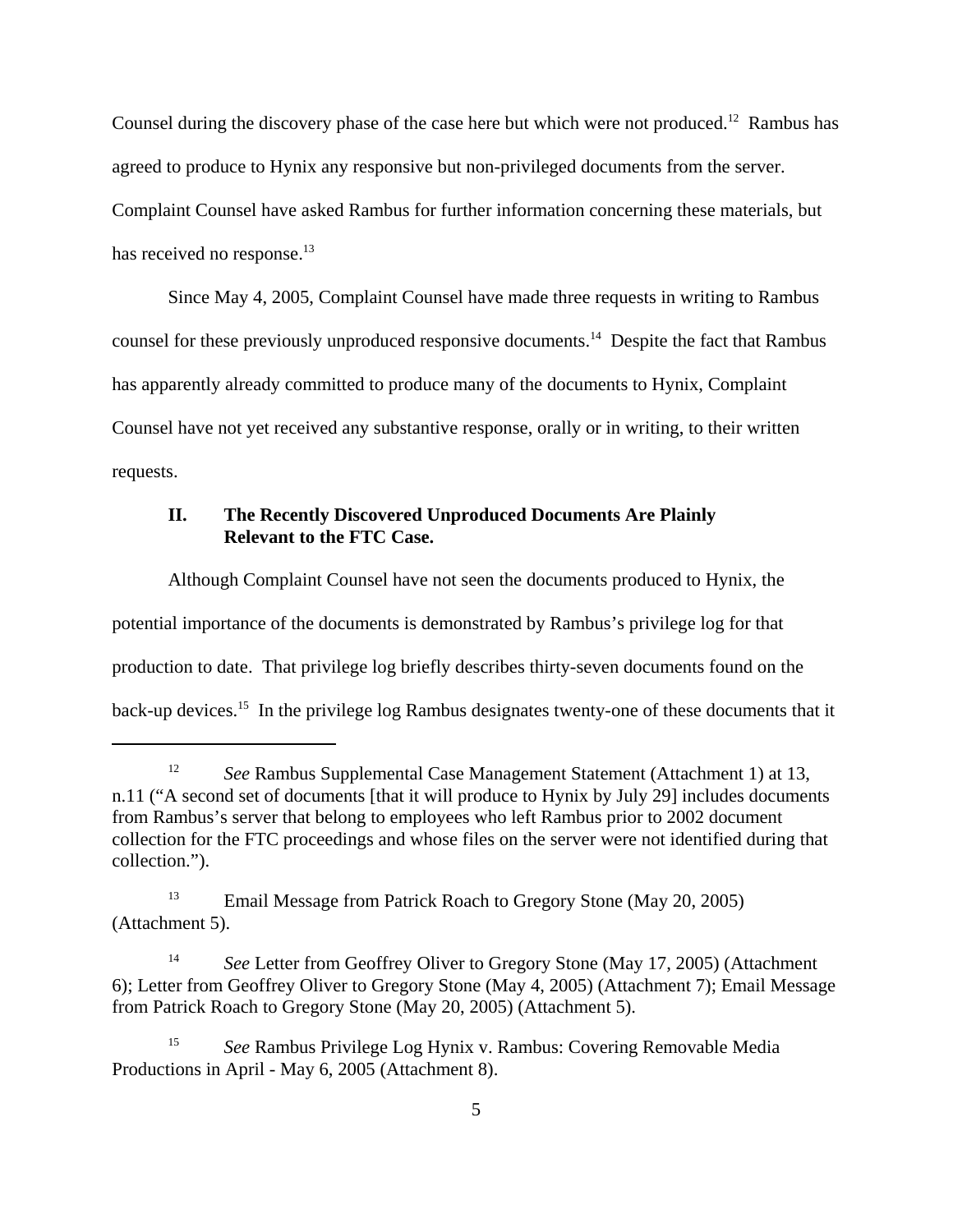concedes would have been covered by Judge Payne's March 2001 crime-fraud ruling in Infineon.<sup>16</sup> Among the withheld documents listed on the privilege log are (1) an October 19, 1992 email from David Mooring to Richard Crisp, Allen Roberts, Geoff Tate, and Mike Farmwald "describing request for legal advice to Rambus counsel regarding JEDEC disclosure policy;" (2) an October 20, 1992, email from Crisp to Mooring, Farmwald, Roberts, and Tate on the same subject; (3) a series of at least seven September 1995 emails between Crisp, Anthony Diepenbrock and others regarding "legal review of draft statement at JEDEC meeting concerning patent position;" and (4) an email at the end of March of 1996 from Crisp to Roberts, Mooring, Deipenbrock and Richard Barth "reflecting legal advice of Lester Vincent, Esq. regarding draft letter to JEDEC."<sup>17</sup>

These previously unproduced documents relate to issues and events that were heavily contested at trial in the FTC case and that were central to the ALJ's findings and Initial Decision:

<sup>&</sup>lt;sup>16</sup> *Id.* at 5, fn. \*. Rambus has apparently refused to produce these documents to Hynix on the grounds that they were "not reviewed and produced during the Infineon case and thus ... not among the documents subsequently produced to Hynix for which Judge Whyte found a waiver of the privilege claim." *Id.* However, in the FTC case Rambus has explicitly waived any claim of privilege for documents subject to Judge Payne's crime-fraud ruling irrespective of whether they were produced to Infineon. *See* Declaration of Gregory P. Stone Supporting Memorandum by Rambus Inc. In Opposition to Complaint Counsel's Motion to Compel Discovery Relating to Subject Matters as to which Rambus's Privilege Claims Were Invalidated on Crime-Fraud Grounds and Subsequently Waived at ¶ 3 (Rambus "decided not to assert privilege in this proceeding as to the documents subject to the prior discovery order entered by Judge Payne in the *Infineon* litigation.") (Attachment 9); *see also id. at* ¶ 4 ("I just want to make clear that we do not contend that documents or testimony regarding conduct or communications during the time period '91 through June of '96 that were covered by Judge Payne's ruling that the privilege was vitiated are privileged."). Consequently, Rambus should be required to produce to Complaint Counsel any documents that would have been covered by Judge Payne's crime-fraud ruling had Rambus found them in time.

<sup>&</sup>lt;sup>17</sup> *See* Rambus Privilege Log (Attachment 8), items B8, B9, B26-B32, and B35.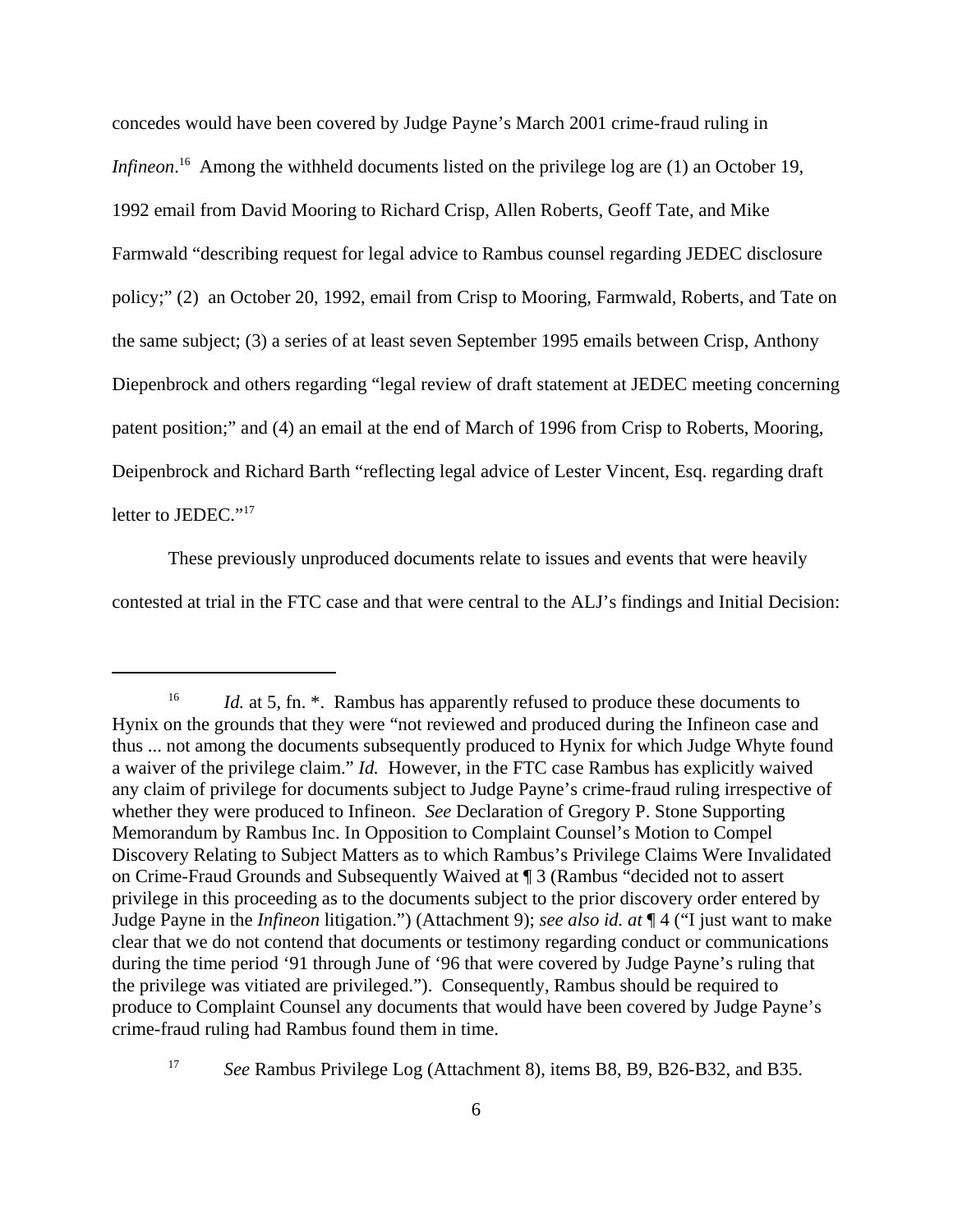- The first two documents described above appear to provide additional evidence that the JEDEC patent disclosure policy was an early – October 1992 – subject of discussion between Rambus's JEDEC representative (Crisp), its CEO (Tate), one of its founders (Farmwald), its executives in charge of engineering and IP (Mooring and Roberts), and its lawyers.<sup>18</sup>
- The third item described above is a series of emails apparently describing Rambus's strategy for dealing with JEDEC's request that Rambus report back regarding the relevance, if any, of Rambus's patents to the IEEE's Synclink architecture being discussed at the May 1995 JEDEC meeting.<sup>19</sup>
- The final item described above relates to Rambus's exit from JEDEC in 1996 and what Rambus chose to disclose or conceal in its withdrawal letter.

Notwithstanding what these documents end up saying, their very existence contradicts

Rambus's most basic contention regarding its spoliation – that all of the relevant documents already have been produced. For example, arguing that Complaint Counsel "misstates the evidence on the document retention issue," Rambus asserted in its initial brief to the Commission that Richard Crisp "deliberately preserved the JEDEC-related electronic materials that he had created (such as his trip reports for each of the meetings he attended)."<sup>20</sup> Yet in the five-page privilege log that Rambus thus far has produced to Hynix, Rambus identifies at least twenty-two previously unproduced emails to or from Richard Crisp. Rambus itself describes ten

<sup>&</sup>lt;sup>18</sup> This correspondence regarding the JEDEC patent disclosure policy occurred about 4 months after Rambus CEO Tate, in a five year business plan addressed to Farmwald, Roberts, Mooring, and others described the JEDEC SDRAM standard-setting process and stated that "we believe that Sync DRAMs infringe on some claims in our filed patents; and there are additional claims we can file for our patents that cover features of Sync DRAMs. Then we will be in a position to request patent licensing (fees and royalties) from any manufacturer of Sync DRAMs..." *See* CX543 at 15-17.

<sup>&</sup>lt;sup>19</sup> This is the request that led to Rambus's poorly received "non-statement" at the September 1995 JEDEC meeting, the reaction to which caused Richard Crisp to remind JEDEC members that Rambus had previously made a patent disclosure under the JEDEC policy (regarding the '703 patent which was irrelevant to the work then being done at JEDEC).

<sup>&</sup>lt;sup>20</sup> Brief of Appellee and Cross-Appellant Rambus Inc. at 35-36.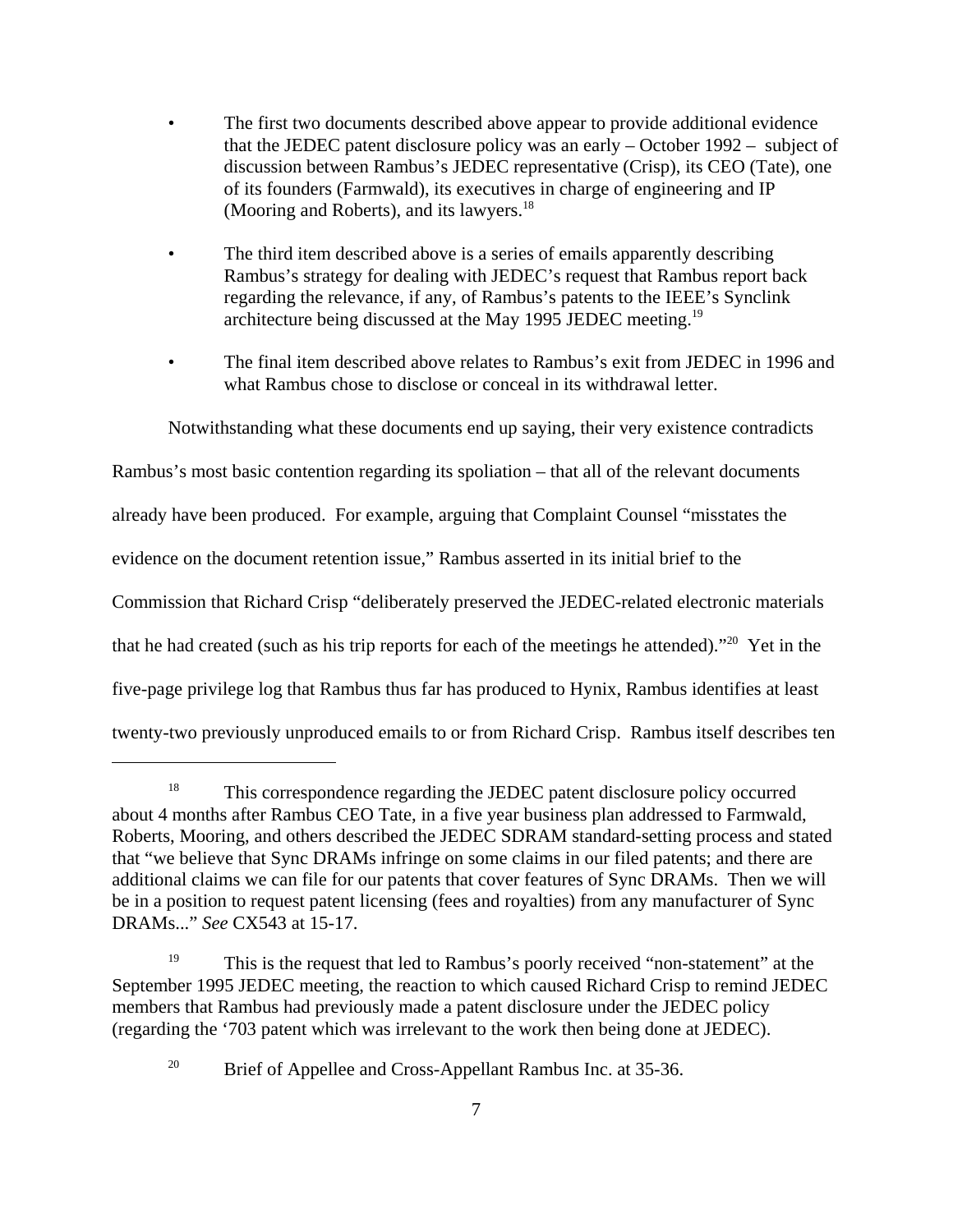of those emails as relating to JEDEC. Others, like those relating to "patent issues" or "possible patent amendments," or "possible additional patent claims" also appear to relate to JEDEC because Rambus listed them as being subject to Judge Payne's crime-fraud ruling.

The fact is that Rambus's five-page privilege log shows, directly contrary to Rambus's recent contentions, that Rambus did destroy "JEDEC-related electronic materials" of Richard Crisp. This demonstrates the importance of allowing Complaint Counsel the opportunity to review the other unproduced responsive documents.

### **III. Inclusion in the Record of Selected Relevant Unproduced Documents May Assist the Commission in its Fact-Finding.**

Rambus failed to produce these documents earlier because it apparently destroyed other copies of the documents in anticipation of litigation. Rambus may have benefitted greatly from their absence. Both at trial and in discovery in this case and the related cases, Rambus employees were able to testify about the events in the case unencumbered by the missing documents. Requiring Rambus to produce these documents would allow Complaint Counsel to establish more precisely where Rambus's document destruction most harmed the fact-finding process before the  $ALJ<sup>21</sup>$  Furthermore, where the meaning of a document is clear from its face, and the document is relevant to an important issue in the case, requiring Rambus to produce these documents would allow Complaint Counsel to select and submit to the Commission a limited number of documents going to the merits.

 $21$  That harm is already clear in some areas from Rambus's brief descriptions in its privilege log. For example, the existence of multiple unproduced emails from and to Richard Crisp regarding the JEDEC disclosure policy, the September 1995 JEDEC SyncLink meeting, Rambus's 1996 exit letter, and Rambus's patent applications in 1992 demonstrates that documents regarding these issues were destroyed. As a result there should be a presumption that Complaint Counsel's case was harmed on these issues due to Rambus's spoliation.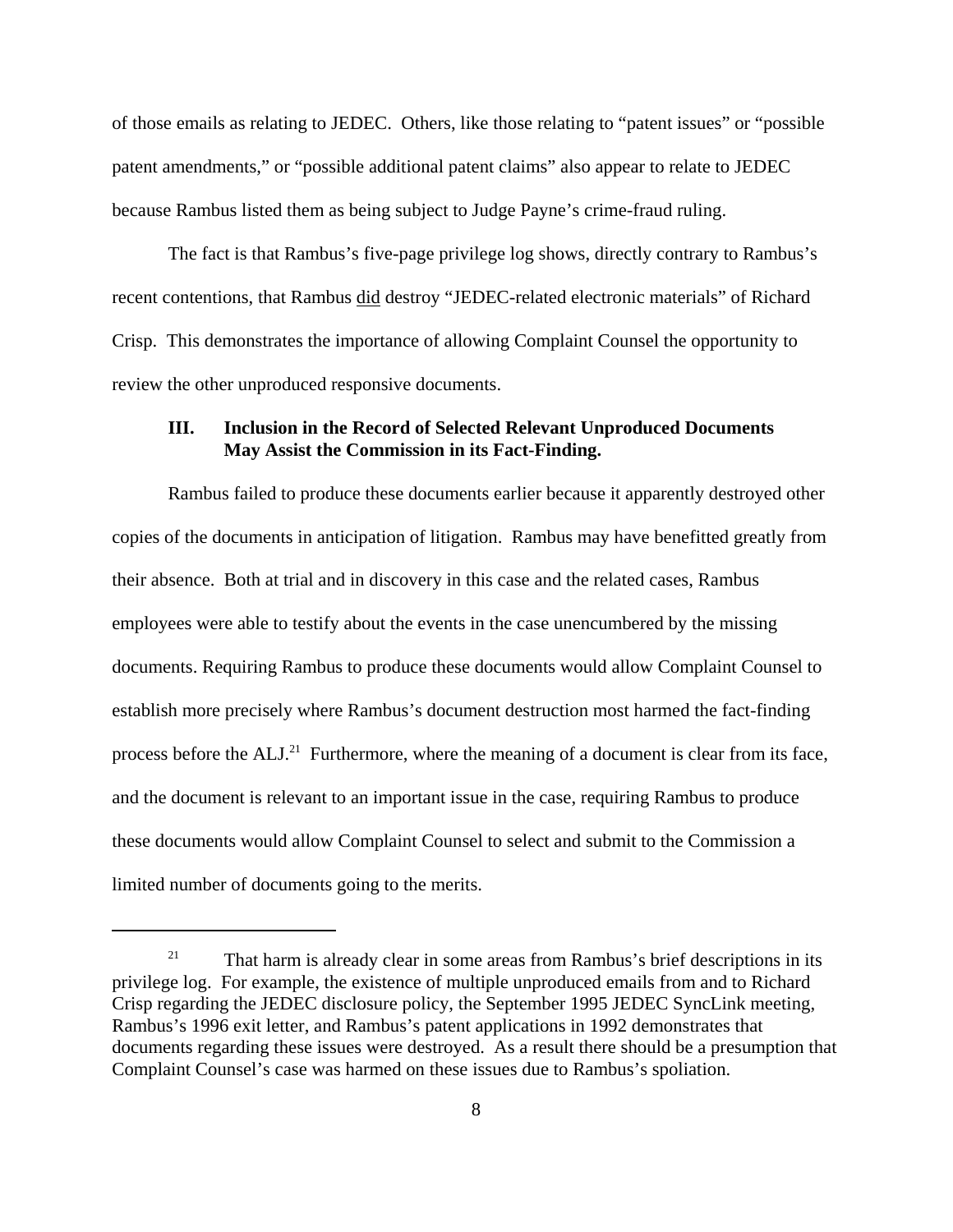Nevertheless, Complaint Counsel emphasize that it is not necessary for the Commission to order Rambus to produce the unproduced documents in order to resolve this appeal. The record already contains more than ample evidence to demonstrate the broad effect of Rambus's spoliation and to support a finding that Rambus violated Section 5 of the FTC Act. Should the Commission decide not to compel Rambus to provide Complaint Counsel and the Commission with its unproduced documents, the Commission is entitled to, and should, infer that the contents of such documents are broadly harmful to Rambus's position.<sup>22</sup>

# **IV. Complaint Counsel Request That the May 13 Spoliation Order Be Adjusted to Accommodate the Newly-Discovered Unproduced Rambus Documents.**

In its May 13, 2005 Spoliation Order, the Commission established a procedure for dealing with the previously unproduced Rambus documents that surfaced on the record of the evidentiary hearing in the *Infineon* litigation. That order directs the parties to select and designate relevant materials by June 14, 2005, and establishes further dates for submitting objections and responses.23 It further contemplates that at some future time the parties will file

<sup>&</sup>lt;sup>22</sup> In cases like this, where a firm has intentionally destroyed massive quantities of documents in anticipation of litigation, the victims of the spoliation are entitled to a presumption of prejudice that can be overcome only by clear and convincing evidence. *See, e.g., Shaffer v. RWP Group Inc.,* 169 F.R.D. 19, 28 (EDNY 1996); *see also* Memorandum in Support of Complaint Counsel's Motion for Default Judgment at 91-94 (December 20, 2002). This is because the spoliation itself makes it impossible for the victim to prove it was prejudiced when it cannot prove what documents are missing. *Anderson v. Cryovac, Inc.*, 862 F.2d 910, 925 (1<sup>st</sup>) Cir. 1988) ("Without the imposition of a heavy burden [on the spoliator] such as the 'clear and convincing' standard, spoliators would almost certainly benefit from having destroyed the documents, since the opposing party could probably muster little evidence concerning the value of papers it never saw.").

<sup>23</sup> Spoliation Order at 4.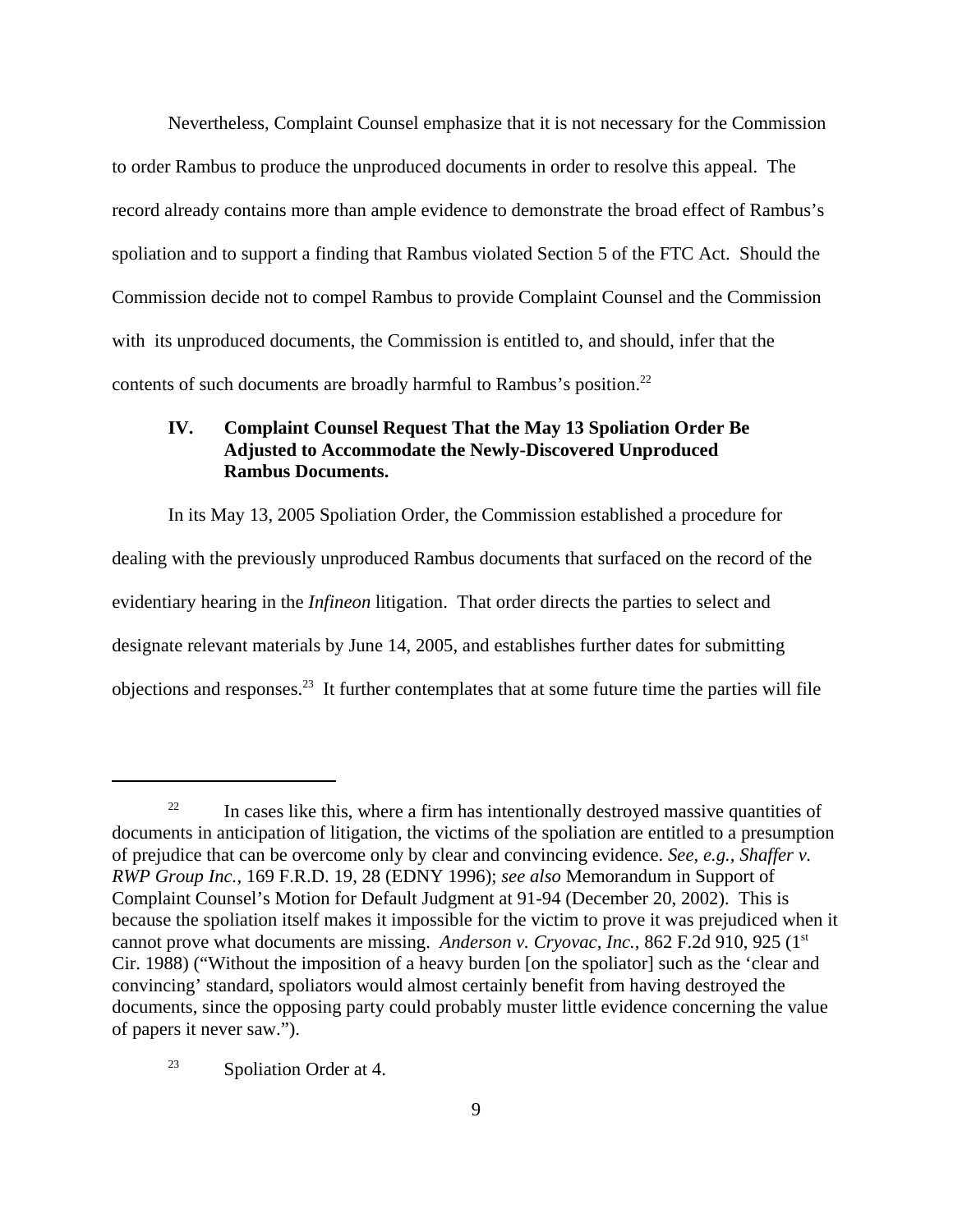and respond to amended proposed filings of fact and possible motions for relief or inferences, as appropriate based on any additions to the record that the Commission may order.<sup>24</sup>

Complaint Counsel by this motion propose that the procedures established by the May 13, 2005 Spoliation Order be modified to accommodate as well the recently-discovered unproduced documents from the *Hynix* litigation. Complaint Counsel seek prompt production by Rambus of documents in the *Hynix* litigation that are responsive to the long-standing discovery requests made in the FTC case, as well as those that are subject to Judge Payne's crime-fraud ruling, regardless of whether Rambus produced those documents to Infineon.<sup>25</sup> From this production, the parties would be permitted to select and designate relevant documents for possible inclusion in the record using the same procedures already established by the Commission for the *Infineon* case documents. Incorporating both the *Infineon* and *Hynix* case documents in the same process will avoid multiple filings.

Rambus has proposed to complete its production to Hynix by July 29, 2005.<sup>26</sup> If the Commission grants this Motion, Complaint Counsel request that the schedule set forth in the Commission's Spoliation Order of May 13 be modified as set forth in the proposed Order. The proposed schedule assumes that Rambus supplies the documents to Complaint Counsel on or about the date that Rambus has promised to produce the documents in the *Hynix* litigation.

<sup>&</sup>lt;sup>24</sup> Spoliation Order at 4, n.6.

<sup>25</sup> *See* footnote 16, *supra*. The Rambus privilege log from the *Hynix* litigation indicates that thus far there are a number of newly-discovered responsive documents that would have been be subject to production under the crime-fraud ruling applicable in the FTC case, but which Rambus is withholding from Hynix.

<sup>26</sup> *See* Rambus, Inc.'s Verified Statement (Attachment 2) at 13.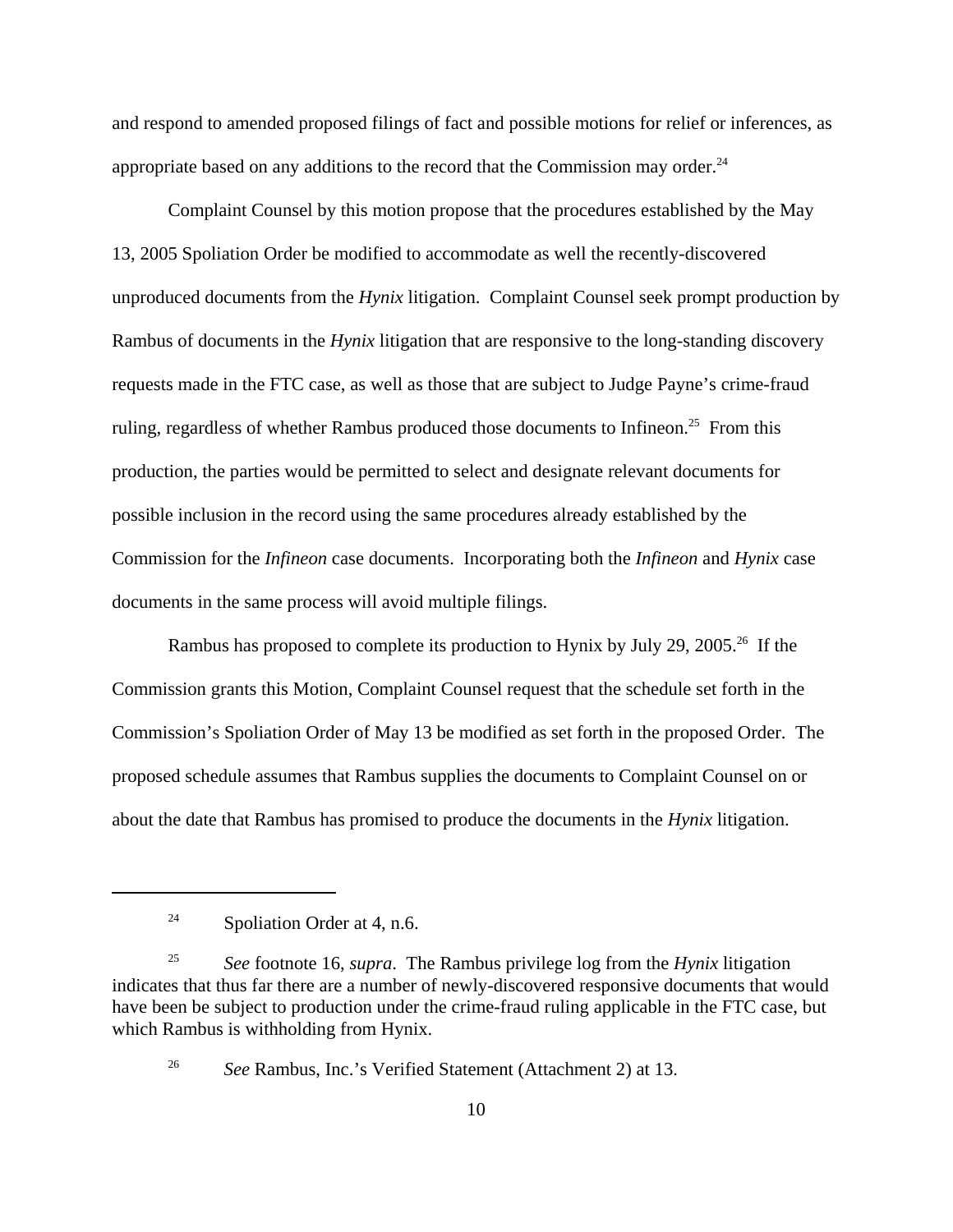Respectfully submitted,

Geoffrey D. Oliver Patrick J. Roach Robert P. Davis Bureau of Competition Federal Trade Commission Washington, D.C. 20008 (202) 326-2275 Counsel for the Complaint

\_\_\_\_\_\_\_\_\_\_\_\_\_\_\_\_\_\_\_\_\_\_\_

May 27, 2005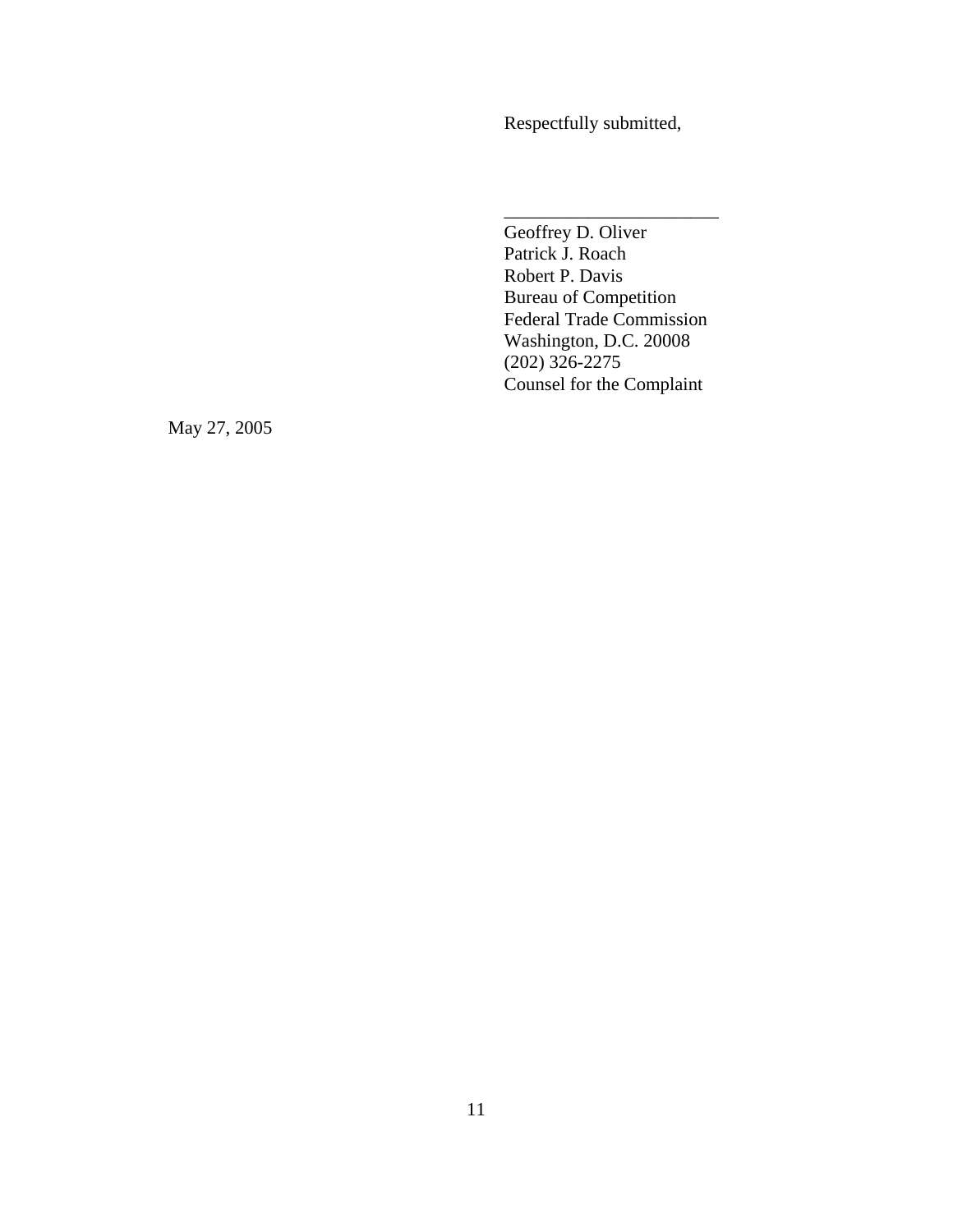# **UNITED STATES OF AMERICA BEFORE FEDERAL TRADE COMMISSION**

COMMISSIONERS: Deborah Platt Majoras, Chairman Orson Swindle Thomas B. Leary Pamela Jones Harbour Jon Leibowitz

In the Matter of

Docket No. 9302

RAMBUS INCORPORATED,

a corporation.

 **PUBLIC**

### **PROPOSED ORDER**

Having considered Complaint Counsel's Motion to Compel Production Of Additional Unproduced Responsive Documents, Complaint Counsel's Motion is hereby granted. Accordingly,

IT IS ORDERED THAT Rambus as soon as possible but by no later than July 29, 2005, shall produce to Complaint Counsel in this matter all documents identified in the *Hynix* litigation that have not been produced previously to Complaint Counsel and that are responsive to any discovery requests made by Complaint Counsel to Rambus in the investigation or litigation of the FTC case, including all documents that would have been subject to Judge Paynes's crimefraud decision in *Infineon.*

IT IS FURTHER ORDERED THAT the record be reopened for the purpose of admitting documents according to the following schedule:

1. On or before August 15, 2005, Complaint Counsel and Rambus may each file such documents (a) that are parts of the record of the evidentiary hearing in the *Infineon* litigation, or (b) that are required to be produced by Rambus pursuant to this Order, as each party may deem relevant to any issue in this matter; provided, however, that the filing of such materials shall be accompanied by a schedule of exhibits which includes both exhibit numbers for each exhibit and a brief description of each exhibit; and